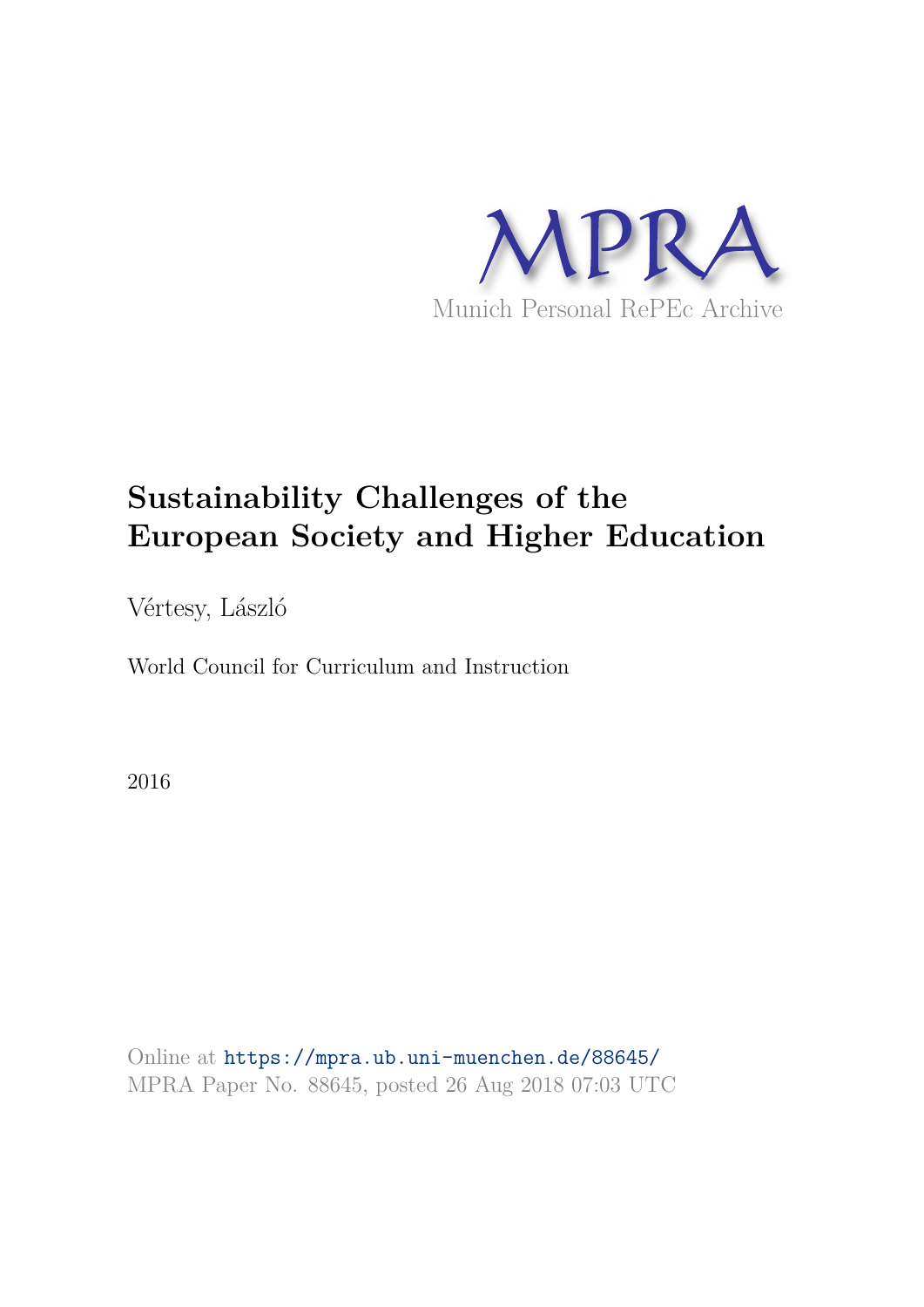Author: **László VÉRTESY** PhD jur. PhD œc.

Published: in Saba Senses-Ozyurt, Sándor Klein and Zsolt Nemeskéri –ed.: Educating for Democratic Governance and Global Citizenship. World Council for Curriculum and Instruction San Diego,CA, USA 2016. pp. 251-267. ISBN 978-0-692-69768-9; URL:

[http://kpvk.pte.hu/sites/kpvk.pte.hu/files/files/EKONYVEK/wcci\\_final\\_160629.pdf](http://kpvk.pte.hu/sites/kpvk.pte.hu/files/files/EKONYVEK/wcci_final_160629.pdf)

# **Sustainability Challenges of the European Society and Higher Education**

#### **Abstract**

The paper analyses – with an aggregate method – the present demographic and higher education situation of the European Union, the consequences, which can be drawn, and the possible options. A sustainable society and higher education is functional, far-sighted, maintainable for generations, flexible and wise enough to do not destroy its physical, environmental or social service systems. Looking at demographics is perhaps one of the best ways to analyse the sustainability of these systems, because the actual size of education is in strong connection with society. In the case of higher education these topics are relevant because, putting aside the theory of lifelong learning, a wellfunctioning education system still need youngsters, students. If demographic policy is successful, the effects will only be felt after one generation, and at least twice as many time is required for maintaining the present higher education system. The most pressing and urgent question is bridging the next two or three decades.

## **Introduction**

In generally a sustainable society and (higher) education system is functional, far-sighted, maintainable for generations, flexible and wise enough to do not destroy its physical, environmental or social service systems. Demography and the sustainability of education are in a strong connection, because it is unconceivable and impossible without the necessary human resource: students. Therefore, basically looking at demographics is perhaps one of the best ways to analyse the sustainability of the society and populace in widely, and higher education in a narrower way. Demography is the science of vital social statistics, such as the births, deaths, diseases, marriages, etc., of a population. Formal demography limits its object of study to the measurement of population processes, while the broader field of social demography or population studies also analyses the relationships between economic, social, cultural and biological processes influencing a population. The current demography of the European Union is actually resultant of the Member States' demographies, where each positive and negative result should be considered as an aggregated whole.

## **Present Situation**

In 2015 approximately 500 million people live in the 28 member countries of the European Union. According to the estimates of the future, if circumstances do not change significantly (!), 517 million people will live in 2060 in this region. However, it is important to point out that any subsequent accessions (especially Turkey) or exceptional withdrawals, or exclusions might fundamentally affect these trends. The absolute population growth results by the accessions are spectacular at first, but the positive or negative movement sign of the relative percentage rate (%) is more able to express, that actually how the demography of a society increases or decreases.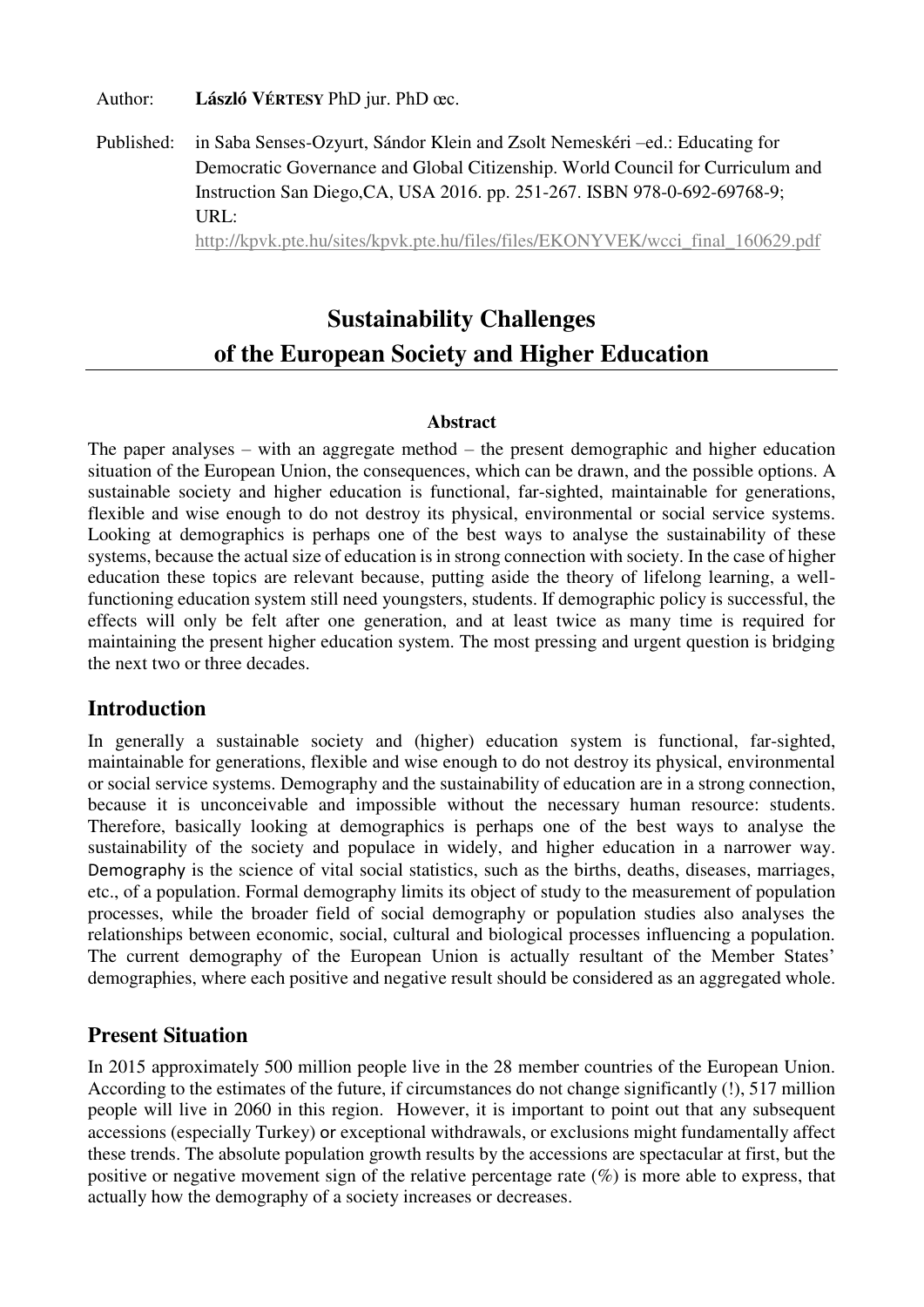The age pyramids, fertility rates and the increase of life expectancy all demonstrate these inequalities (Eurostat, 2013 and Eurostat 2010). Using a dendrological metaphor, if we regard these pyramids as trees, a healthy society shows an evergreen tree, where the number and rate of younger generation is ever increasing. An aging population however resembles the crown of a deciduous tree, where the older generation is predominant staying without an adequate further supply of young generations. Unfortunately, this latter phenomenon can be observed in the European Union.

#### Table 1

*Demographic indexes of the Member States of the EU in 2015* 

| Country               | Population  | $EU\%$ | Children<br>per<br>woman | Relative<br>growth<br>$(\%)$ | Absolute<br>growth | Life<br>expectancy<br>(year) |  |
|-----------------------|-------------|--------|--------------------------|------------------------------|--------------------|------------------------------|--|
| <b>Austria</b>        | 8 623 000   | 1,70   | 1,44                     | 0,71                         | 61 000             | 80,5                         |  |
| <b>Belgium</b>        | 11 253 000  | 2,22   | 1,75                     | 0,51                         | 57 000             | 80,0                         |  |
| <b>Bulgaria</b>       | 7 181 000   | 1,42   | 1,48                     | $-0,60$                      | $-43000$           | 74,5                         |  |
| <b>Croatia</b>        | 4 230 000   | 0,83   | 1,46                     | $-0,31$                      | $-13000$           | 77,1                         |  |
| <b>Cyprus</b>         | 846 000     | 0,17   | 1,30                     | $-0,94$                      | $-8000$            | 81,7                         |  |
| <b>Czech Republic</b> | 10 536 000  | 2,08   | 1,46                     | $-0,06$                      | $-6000$            | 77,5                         |  |
| <b>Denmark</b>        | 5 678 000   | 1,12   | 1,67                     | 0,48                         | 27 000             | 79,6                         |  |
| <b>Estonia</b>        | 1 315 000   | 0,26   | 1,52                     | 0,46                         | 6 000              | 76,7                         |  |
| <b>Finland</b>        | 5 477 000   | 1,08   | 1,75                     | 0,46                         | 25 000             | 80,3                         |  |
| <b>France</b>         | 67 063 000  | 13,23  | 1,99                     | 0,45                         | 288 000            | 81,7                         |  |
| <b>Germany</b>        | 81 276 000  | 16,03  | 1,39                     | 0,32                         | 256 000            | 80,2                         |  |
| Greece                | 10 769 000  | 2,12   | 1,29                     | $-0,11$                      | $-12000$           | 80,6                         |  |
| <b>Hungary</b>        | 9 835 000   | 1,94   | 1,35                     | $-0,28$                      | $-28000$           | 75,2                         |  |
| <b>Ireland</b>        | 4 630 000   | 0,91   | 1,96                     | 0,35                         | 16 000             | 80,3                         |  |
| <b>Italy</b>          | 60 851 000  | 12,00  | 1,39                     | 0,48                         | 290 000            | 82,1                         |  |
| Latvia                | 1 980 000   | 0,39   | 1,52                     | $-0,85$                      | $-17000$           | 73,7                         |  |
| Lithuania             | 2 903 000   | 0,57   | 1,59                     | $-0,92$                      | $-27000$           | 73,4                         |  |
| Luxembourg            | 570 000     | 0,11   | 1,55                     | 2,52                         | 14 000             | 81,2                         |  |
| <b>Malta</b>          | 425 000     | 0,08   | 1,38                     | 0,47                         | 2 000              | 81,4                         |  |
| <b>Netherlands</b>    | 16 924 000  | 3,34   | 1,68                     | 0,36                         | 60 000             | 80,7                         |  |
| <b>Poland</b>         | 38 494 000  | 7,59   | 1,29                     | 0,05                         | 20 000             | 76,5                         |  |
| Portugal              | 10 318 000  | 2,04   | 1,21                     | $-0,55$                      | $-57000$           | 80,1                         |  |
| <b>Romania</b>        | 19 822 000  | 3,91   | 1,41                     | $-0,41$                      | $-81000$           | 74,9                         |  |
| Slovakia              | 5 425 000   | 1,07   | 1,34                     | 0,13                         | 7 000              | 76,0                         |  |
| <b>Slovenia</b>       | 2 064 000   | 0,41   | 1,55                     | 0,15                         | 3 000              | 79,7                         |  |
| <b>Spain</b>          | 46 404 000  | 9,15   | 1,27                     | $-0,15$                      | $-72000$           | 82,4                         |  |
| <b>Sweden</b>         | 9793000     | 1,93   | 1,89                     | 0,95                         | 92 000             | 81,2                         |  |
| <b>United Kingdom</b> | 65 093 000  | 12,90  | 1,83                     | 0,77                         | 495 000            | 80,4                         |  |
| <b>Total/average</b>  | 507 010 000 | 100    | 1,55                     | 0,27                         | 1 355 000          | 79,9                         |  |

Source: Eurostat, 2016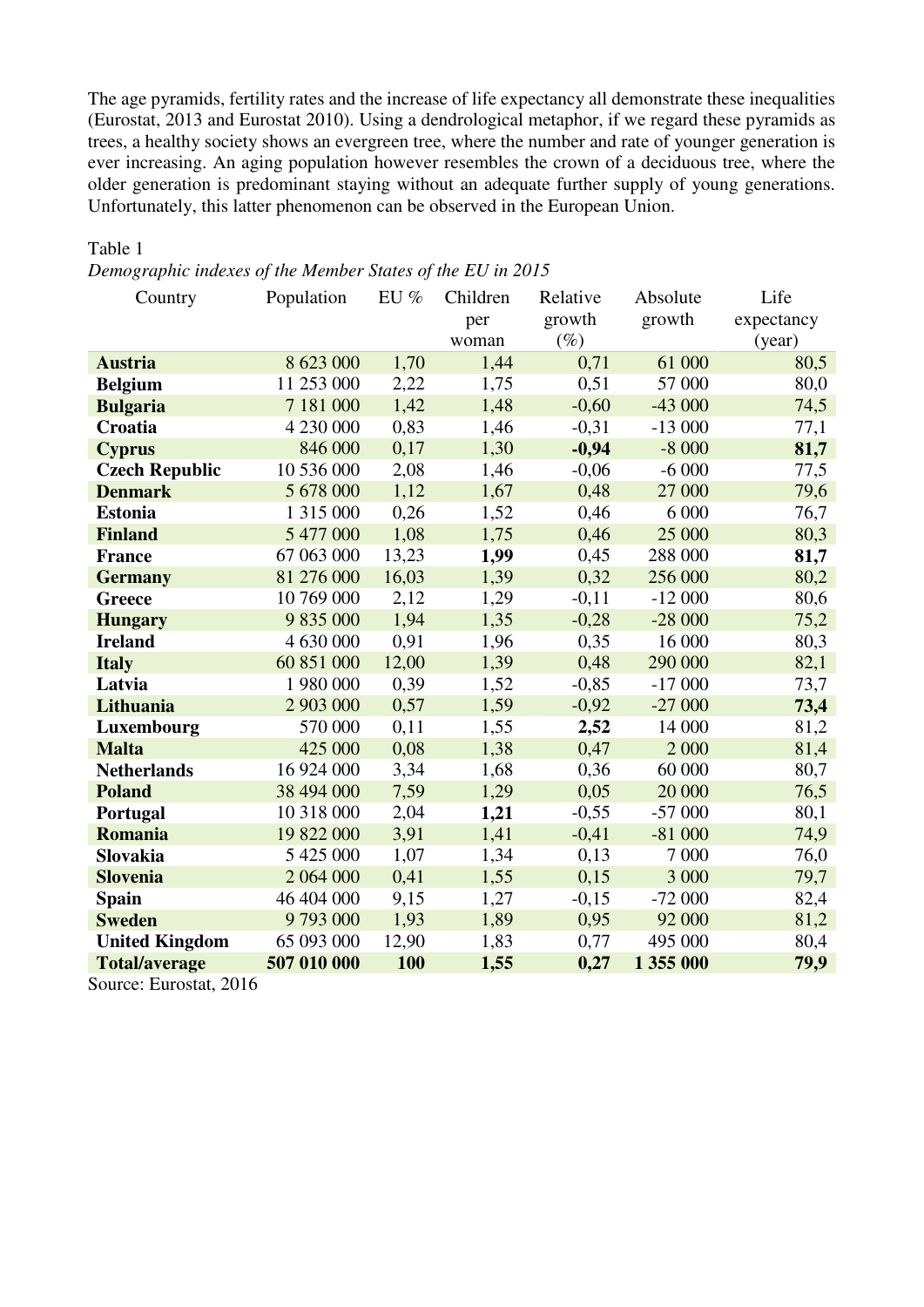#### Table 2

*Children and young people in the population, EU-28, 1994, 2004 and 2014* 

|                                    | 1994              |        | 2004                  |             | 2014             |             |
|------------------------------------|-------------------|--------|-----------------------|-------------|------------------|-------------|
|                                    | <b>Populatio</b>  |        | <b>Shar</b> Populatio | <b>Shar</b> | <b>Populatio</b> | <b>Shar</b> |
|                                    | $\mathbf n$       | e      | n                     | e           | n                | e           |
|                                    | <i>(thousand)</i> | $(\%)$ | (thousand             | $(\%)$      | (thousand        | $(\%)$      |
|                                    | S)                |        | S)                    |             | S)               |             |
| <b>Children</b>                    | 88 628            | 18,6   | 80 724                | 16,4        | 79 106           | 15,6        |
| $(0-14 \text{ years})$             |                   |        |                       |             |                  |             |
| Young people (15–29 years)         | 104 574           | 22,0   | 97 219                | 19,7        | 89 634           | 17,7        |
| Children and young people $(0-29)$ | 193 202           | 40,6   | 177 944               | 36,1        | 168 740          | 33,3        |
| years)                             |                   |        |                       |             |                  |             |

#### Figure 1 *Population pyramids, EU-28, 1994 and 2014*





Source: Eurostat, 2016

# Figure 2

*Age structure of the national and non-national populations, EU-28, 2014* 



Source: Eurostat, 2016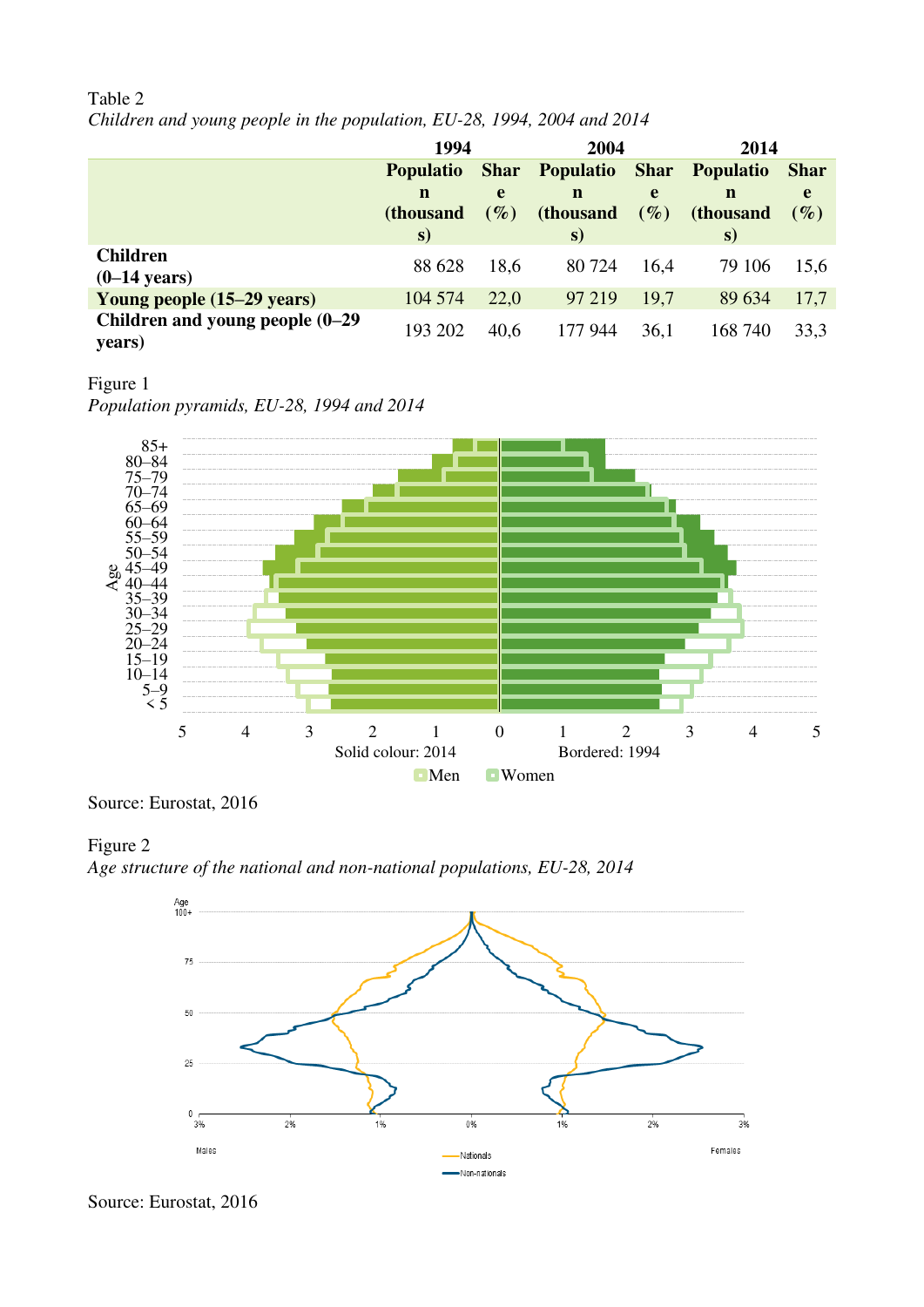

Figure 3 *The fertility rates per women of the Member States of the EU* 

Source: Eurostat and OECD: Society at a Glance 2012.

The number of willingness to have children and the number of births dropped to a level that no longer assures the reproduction of the European population. The number of live-born children per woman should be between a minimum of 2.1 to 2.3, in order to maintain a society, notably the European (Cseh-Szombathy, 2006). However, among the 28 Member States there are still only 11 countries where the population is decreasing, which is a result of non-EU immigration. In the most populous countries (Germany, France, United Kingdom, Italy) the relative demographic values are between 0.32 and 0.77 %, mainly as a result of immigration, which is largely able to offset the lower results of the other countries. The immigrants' attainment in tertiary education is complicated, usually the members of the first immigrant generation are at the working age and they have enough qualifications to take suitable initial jobs. Then the youngsters of the next generation will study later in the tertiary education, depending on the income conditions of the certain immigrant family.

Overall, the annual relative demographic growth is small, but remains still positive (only 0.27  $\%$ ), which represents more than 1.3 million people per a year. The results are also improved by the standard of living, as in the European Union the mortality rate is low and because of life expectancy at birth is also high, with an average of 79.9 years, in Spain this number is 82.4 years, while the lowest is 73.4 years in Lithuania. With connections with this, it is also worth to point out the observation that after a decrease in mortality eventually a declining in fertility starts as well, since many families lose interest in having numerous children for several reasons (Andorka, 1987). If we compare these numbers with the age pyramids, then according to a simple calculation (dependency rate) now there are four employees per a person over 65 years, but this figure will be reduced to two by 2060. As a result, it seems clear that in the future there will not be sufficient and adequate social and economic resources available for the welfare states to organize, manage and provide public services, notably (not just) higher education and social insurance.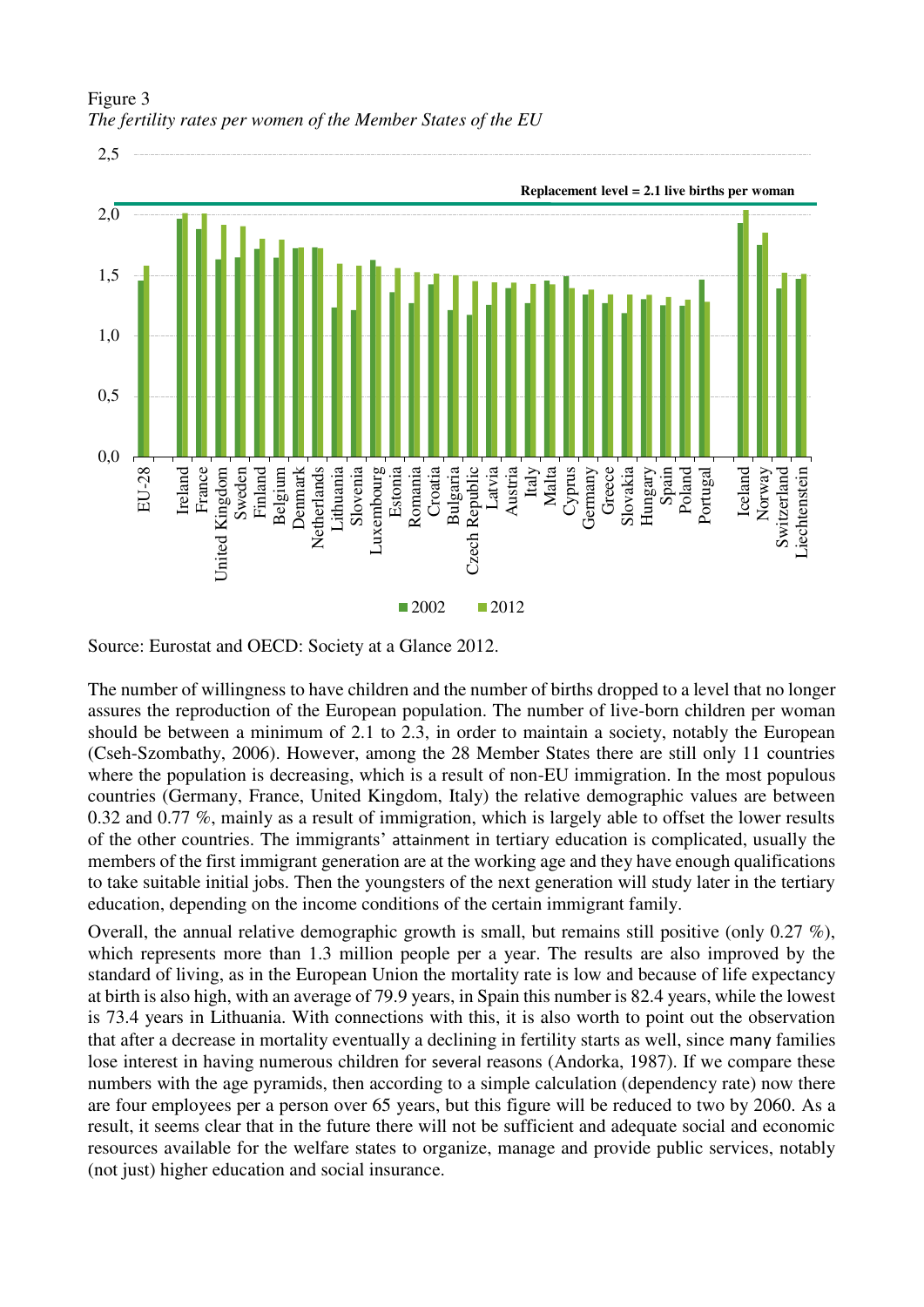# Figure 4 *The number of employees per elderly persons in the EU*



Source: Eurostat, and EU-Commission, Ageing Report 2015.

The EU statistics show that very few children are born among the current European 25-40 year-old persons. The fertility rate and the birth rate (natality) are very low: 1.55 children per a woman in the EU28. (The women of childbearing age are members of the population between the ages of 15-49.) Unfortunately, there is no Member State in which it would be over two. In addition, however, this value shows a continuous downward trend in recent years. In accordance with the increasing tertiary educational attainment of women, the mean age of women at childbirth continued to rise between 2001 and 2014, from 29.0 to 30.4 years.



Figure 5-7 *Title Total fertility rate and Mean age of women at childbirth*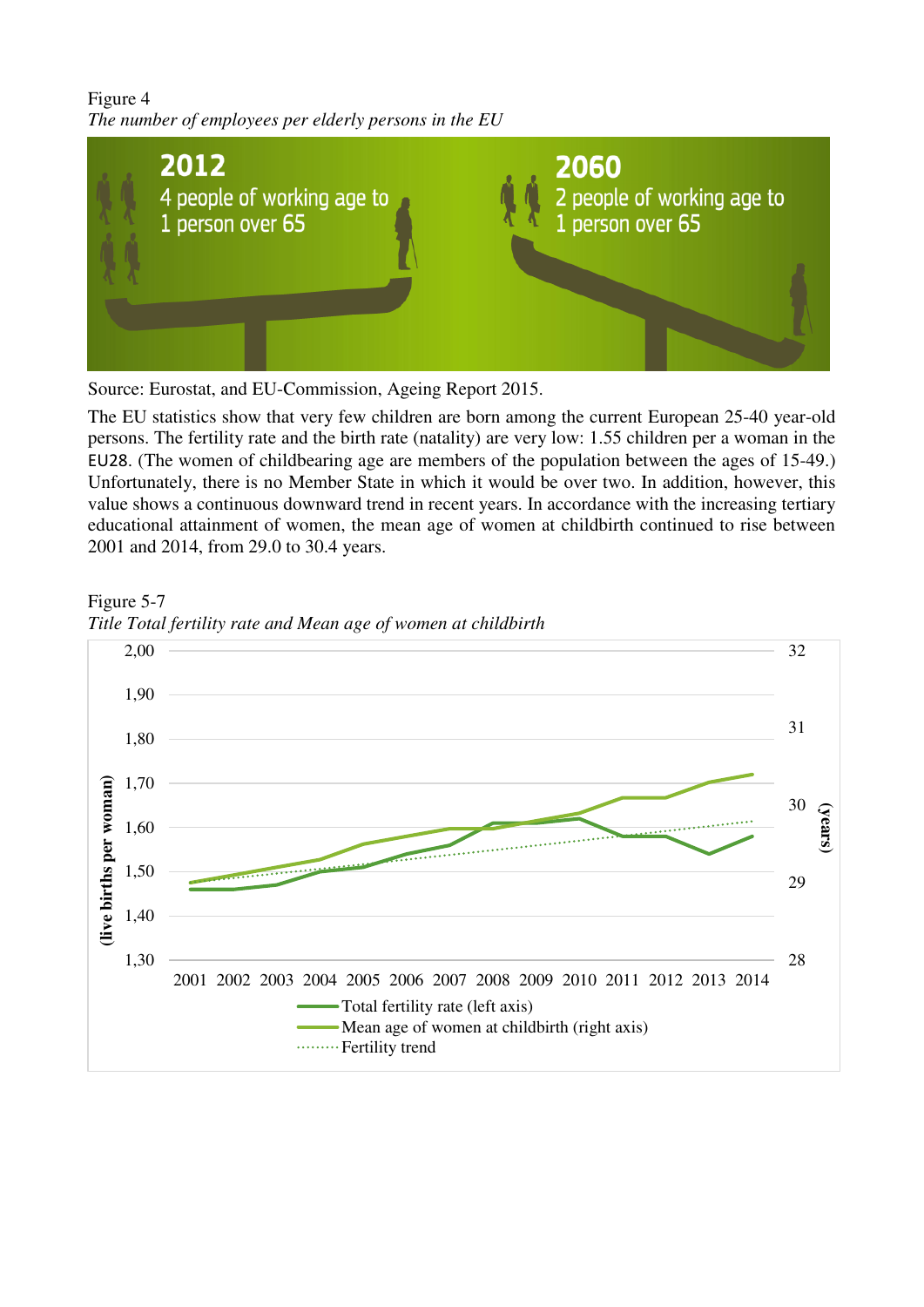

Source: Eurostat, 2016

The income level has also a crucial role in the willingness to have children. The average monthly income of an EU citizens was  $\epsilon$  1,509 in 2014; however the difference between incomes very greatly between member states: in Luxembourg  $\epsilon$  3,186, in Sweden  $\epsilon$  2,690, in the United Kingdom  $\epsilon$  2,597, while in Romania  $\epsilon$  398 and Bulgaria  $\epsilon$  333, and in Hungary  $\epsilon$  503 (Reinisfischer, 2014). This nearly tenfold income difference also has an effect on the number of live births per woman, since this value is 1.89 in of the UK, and 1.83 in Sweden, while only 1.41 in Romania and 1.35 in Hungary. Furthermore it is worth to be, that during the tertiary education period the youngsters usually can take only part time jobs, therefore the monthly incomes are lower, which makes the willingness willingness to have children more difficult.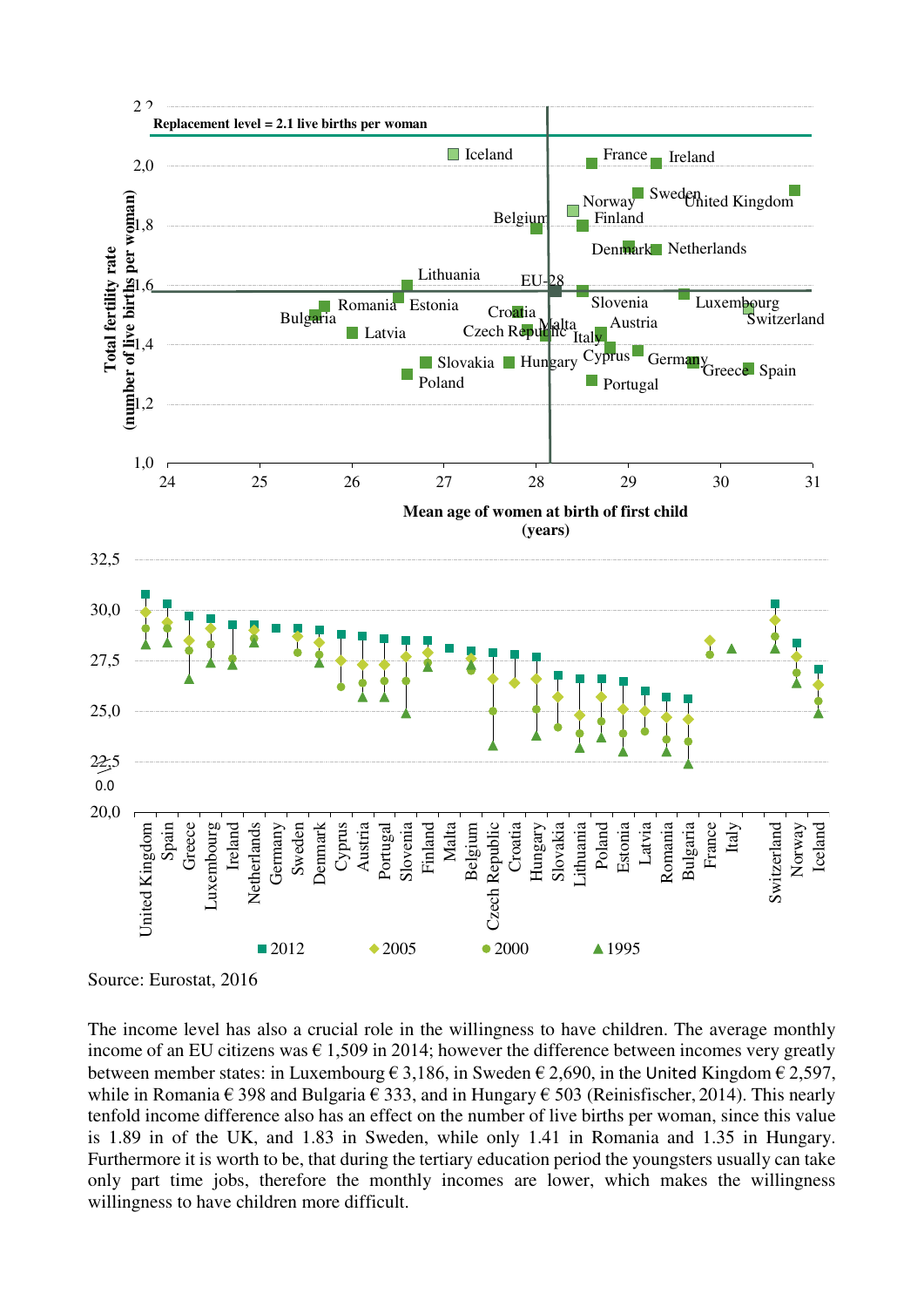|                                                                              | <b>Tertiary total</b> |             | <b>SHORT</b>  | <b>BA</b>      | <b>MA</b>    | <b>PHD</b>   |              |
|------------------------------------------------------------------------------|-----------------------|-------------|---------------|----------------|--------------|--------------|--------------|
|                                                                              | <b>Total</b>          | <b>Male</b> | <b>Female</b> | <b>Total</b>   | <b>Total</b> | <b>Total</b> | <b>Total</b> |
| <b>Eu-28</b>                                                                 | 19 632,3              | 8 9 6 9, 1  | 10 663,2      | 1475,4         | 11 913,5     | 5 507,4      | 736,0        |
| <b>Belgium</b>                                                               | 488,5                 | 216,3       | 272,2         | 24,1           | 364,2        | 85,6         | 14,6         |
| <b>Bulgaria</b>                                                              | 284,0                 | 129,1       | 154,9         |                | 195,6        | 83,0         | 5,4          |
| <b>Czech Rep.</b>                                                            | 427,4                 | 182,0       | 245,4         | 1,0            | 267,7        | 133,5        | 25,2         |
| <b>Denmark</b>                                                               | 291,1                 | 125,5       | 165,7         | 31,7           | 182,3        | 67,5         | 9,6          |
| <b>Germany</b>                                                               | 2 780,0               | 1 4 6 9, 9  | 1 3 1 0, 1    | 0,5            | 1635,9       | 930,4        | 213,2        |
| <b>Estonia</b>                                                               | 64,8                  | 26,9        | 37,9          | $\frac{1}{2}$  | 44,8         | 17,0         | 3,0          |
| <b>Ireland</b>                                                               | 199,4                 | 98,8        | 100,6         | 41,6           | 121,2        | 28,4         | 8,2          |
| <b>Greece</b>                                                                | 659,3                 | 337,7       | 321,6         |                | 588,2        | 48,1         | 23,0         |
| <b>Spain</b>                                                                 | 1969,4                | 914,8       | 1 0 5 4 , 6   | 346,4          | 1 085,0      | 514,4        | 23,7         |
| <b>France</b>                                                                | 2 3 3 8, 1            | 1 0 6 2, 6  | 1 275,6       | 504,9          | 931,7        | 832,0        | 69,5         |
| <b>Croatia</b>                                                               | 164,6                 | 71,7        | 92,9          | $\ddot{\cdot}$ | 102,8        | 58,2         | 3,6          |
| <b>Italy</b>                                                                 | 1872,7                | 804,1       | 1 0 68,5      | 2,5            | 1 108,3      | 727,0        | 34,9         |
| <b>Cyprus</b>                                                                | 32,0                  | 14,3        | 17,7          | 3,3            | 20,0         | 7,9          | 0,8          |
| Latvia                                                                       | 94,5                  | 38,7        | 55,7          | 17,3           | 63,3         | 11,3         | 2,5          |
| Lithuania                                                                    | 159,7                 | 66,4        | 93,2          | $\equiv$       | 124,5        | 32,5         | 2,7          |
| Luxembourg                                                                   | 6,6                   | 3,2         | 3,4           | 0,3            | 3,4          | 2,4          | 0,5          |
| <b>Hungary</b>                                                               | 359,0                 | 160,9       | 198,1         | 37,0           | 237,6        | 77,0         | 7,3          |
| <b>Malta</b>                                                                 | 12,6                  | 5,6         | 7,0           | 2,5            | 6,9          | 3,1          | 0,1          |
| <b>Netherlands</b>                                                           | 674,8                 | 327,1       | 347,7         | 5,3            | 558,5        | 97,3         | 13,6         |
| <b>Austria</b>                                                               | 422,8                 | 196,8       | 225,9         | 76,8           | 180,2        | 140,1        | 25,7         |
| <b>Poland</b>                                                                | 1 902,7               | 764,6       | 1 1 38,1      | 10,9           | 1 266,5      | 583,0        | 42,3         |
| Portugal                                                                     | 371,0                 | 173,7       | 197,3         | $\equiv$       | 231,5        | 120,0        | 19,5         |
| <b>Romania</b>                                                               | 618,2                 | 284,9       | 333,2         | $\equiv$       | 409,6        | 187,2        | 21,4         |
| Slovenia                                                                     | 97,7                  | 41,5        | 56,2          | 13,4           | 54,9         | 25,8         | 3,6          |
| <b>Slovakia</b>                                                              | 209,5                 | 84,5        | 125,0         | 2,9            | 120,8        | 74,9         | 11,0         |
| <b>Finland</b>                                                               | 309,0                 | 143,1       | 165,9         | 0,1            | 228,3        | 60,1         | 20,6         |
| <b>Sweden</b>                                                                | 436,6                 | 176,0       | 260,6         | 26,0           | 253,0        | 136,1        | 21,5         |
| <b>United Kingdom</b>                                                        | 2 3 8 6, 2            | 1 048,0     | 1 3 3 8 , 2   | 326,8          | 1 526,7      | 423,6        | 109,1        |
| <b>Iceland</b>                                                               | 19,1                  | 7,2         | 11,9          | 0,5            | 13,8         | 4,4          | 0,5          |
| Liechtenstein                                                                | 0,8                   | 0,6         | 0,3           | $\equiv$       | 0,5          | 0,2          | 0,1          |
| <b>Norway</b>                                                                | 255,4                 | 105,2       | 150,2         | 9,8            | 181,9        | 56,3         | 7,4          |
| <b>Switzerland</b>                                                           | 279,8                 | 141,3       | 138,5         | 10,8           | 186,3        | 60,0         | 22,7         |
| <b>Macedonia</b>                                                             | 60,7                  | 27,6        | 33,1          |                | 56,9         | 3,6          | 0,2          |
| <b>Turkey</b>                                                                | 4975,7                | 2 7 0 6,9   | 2 2 6 8 , 8   | 1 5 2 7 , 7    | 3 0 5 2, 7   | 314,8        | 80,5         |
| $\mathcal{C}_{\text{average}}$ $\mathcal{L}_{\text{gradient}}$ $\mathcal{A}$ |                       |             |               |                |              |              |              |

Table 3 *Number of tertiary education students by level and sex, 2013* 

Source: Eurostat, 2016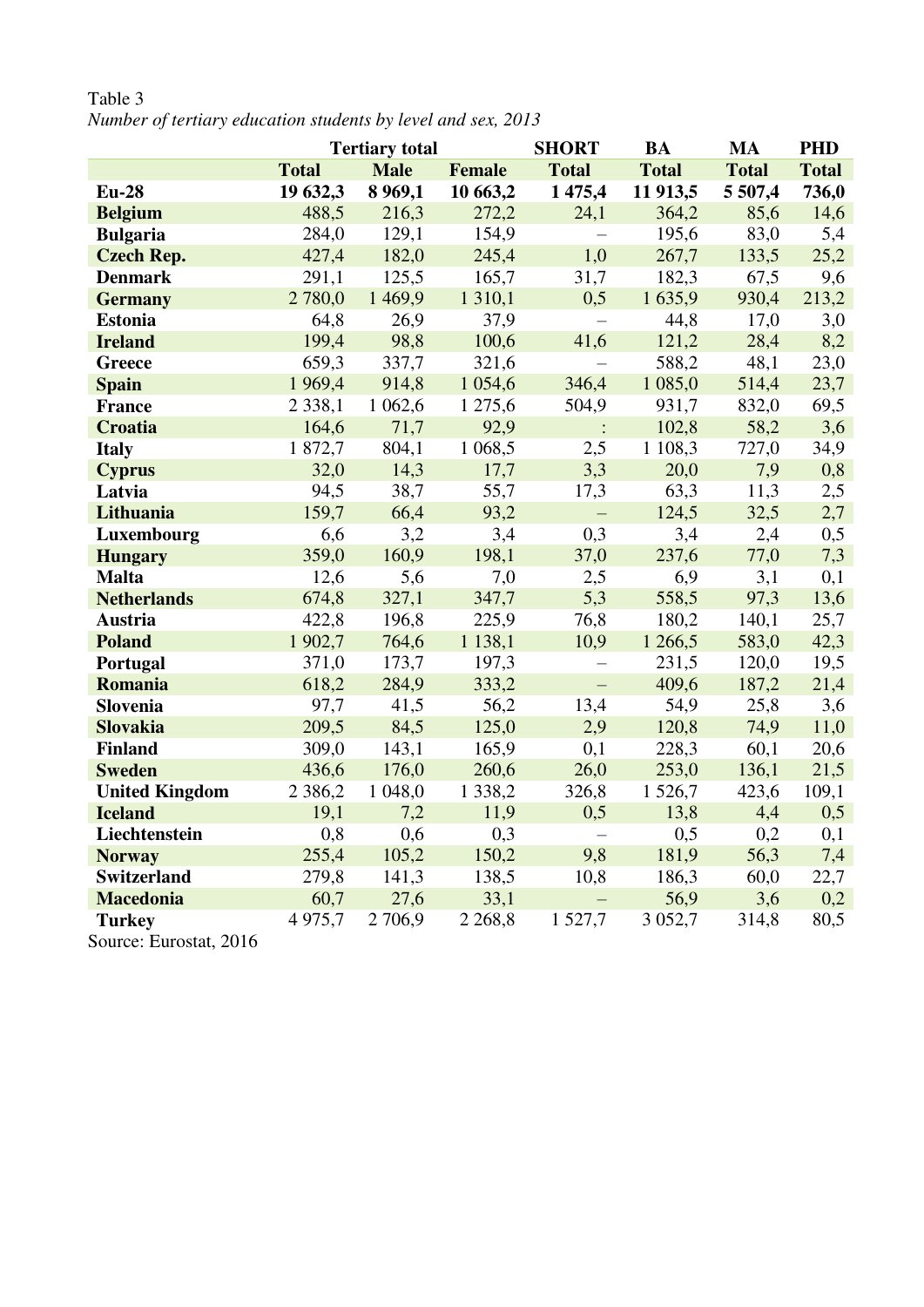# Figure 8 *Population (%) aged 30-34 with tertiary educational attainment, EU-28, 2005-14*



Source: Eurostat, 2016

It is interesting that the share of 30 to 34 year-old persons who have attained tertiary education has continuously increased since 2005, from 27.5 % to 37.9 % in 2014. In accordance with knowledge based society concept of the European Union, it seems that the EU be on track to meet its target which is to increase this share to at least 40 % by 2020. However, the shares of men and women are converging towards the target at different paces, and according to this trends some analyses forecast more than target rate in 2020. Data show that the growth of tertiary graduates has been considerably faster for women (the result was 42.3 % in 2014), and in strong connection with this, the mean age of women at childbirth has been increased. This progress is slower for men, by 2014 only 33.6 % of them had attained tertiary education.

#### Figure 9

*Distribution of tertiary graduates by field and sex, EU-28, 2013* 



Source: Eurostat, 2016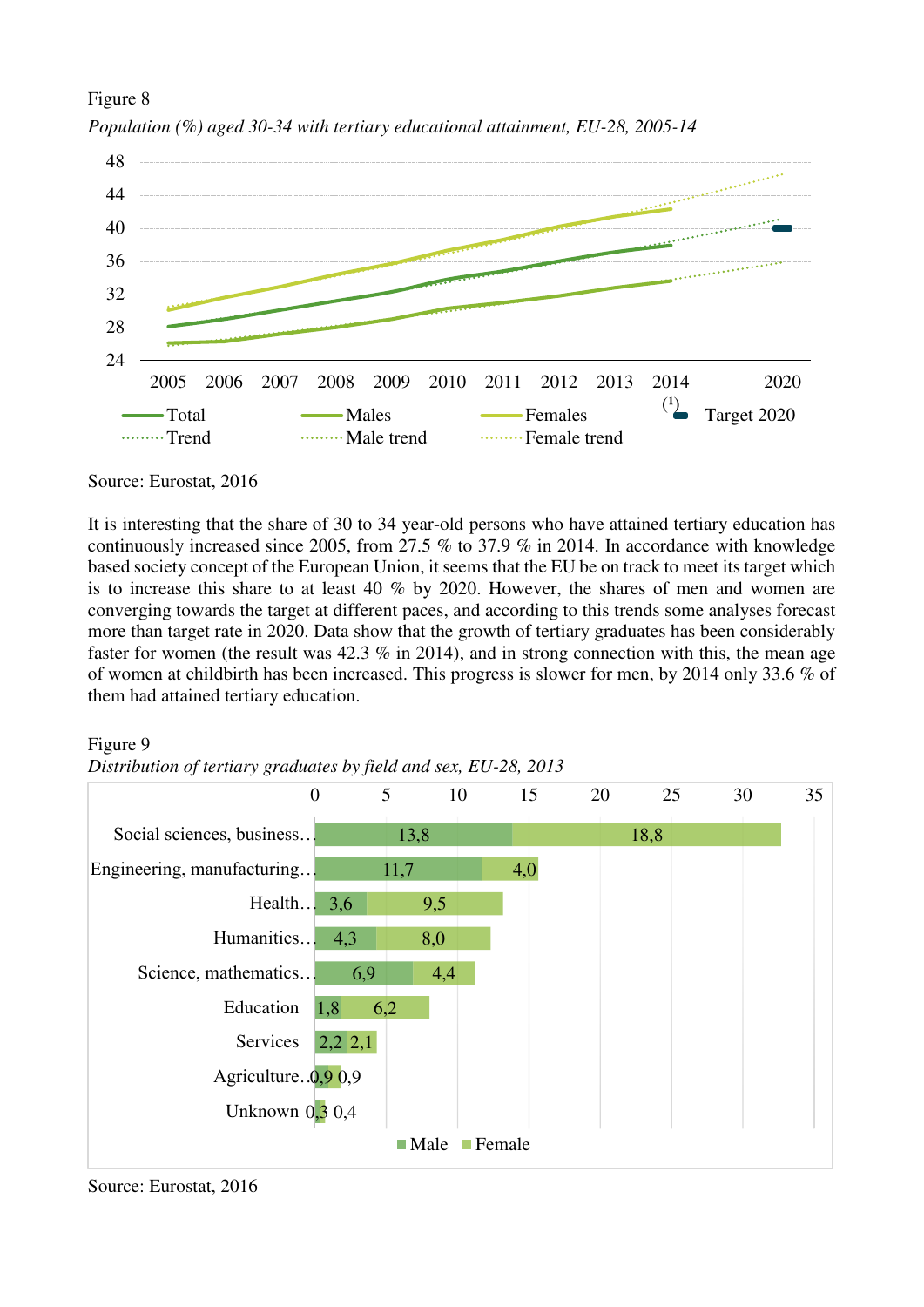In most of the tertiary graduate fields, the majority of women is obvious. Only engineering, manufacturing, construction, science, mathematics and computing are the areas where men have surplus. The most significant rearrangement can be observed in the case of social sciences, economics and law.

The strategic framework for European cooperation in education and training adopted in May 2009 sets a number of benchmarks to be achieved by 2020, including one for lifelong learning, namely that an average of at least 15 % of adults aged 25 to 64 years old should participate in lifelong learning. Lifelong learning can take place in a variety of environments, both inside and outside formal education and training systems. The economic crisis, the need for new skills and the demographic changes facing Europe have highlighted the role that adult learning may play in lifelong learning strategies, contributing towards policies that seek to boost competitiveness, employability, social inclusion and active citizenship: a framework for education and training (ET 2020)

Figure 10



*Participation in life-long learning, EU-28 (% of population aged 25 to 64)* 

Source: Eurostat, 2016

## **Consequences and options**

The aging of European society bears numerous negative consequences. (The median age of the population in 1990 was 35,2 and in 2014 it was 42,1) According to statistical methodology the age group over 65 is not considered to be an employee, so they no longer significantly contribute to public burdens. Therefore, it will be more and more difficult that fewer and fewer workers, taxpayers will finance the public services e.g. education and social insurance services as well. Of course, in the case of a (Scandinavic) welfare-based fully funded social security this is not a problem, but not all the EU countries operate this system. The post-communist Member States applied only the pay-as-you-go system until 1990, and after the political changes the social security reforms – with this in mind – were mostly fragmentary (for example the imposition of compulsory private insurance forms) and the past 25 years was (would) not enough for the required amount of capital formation.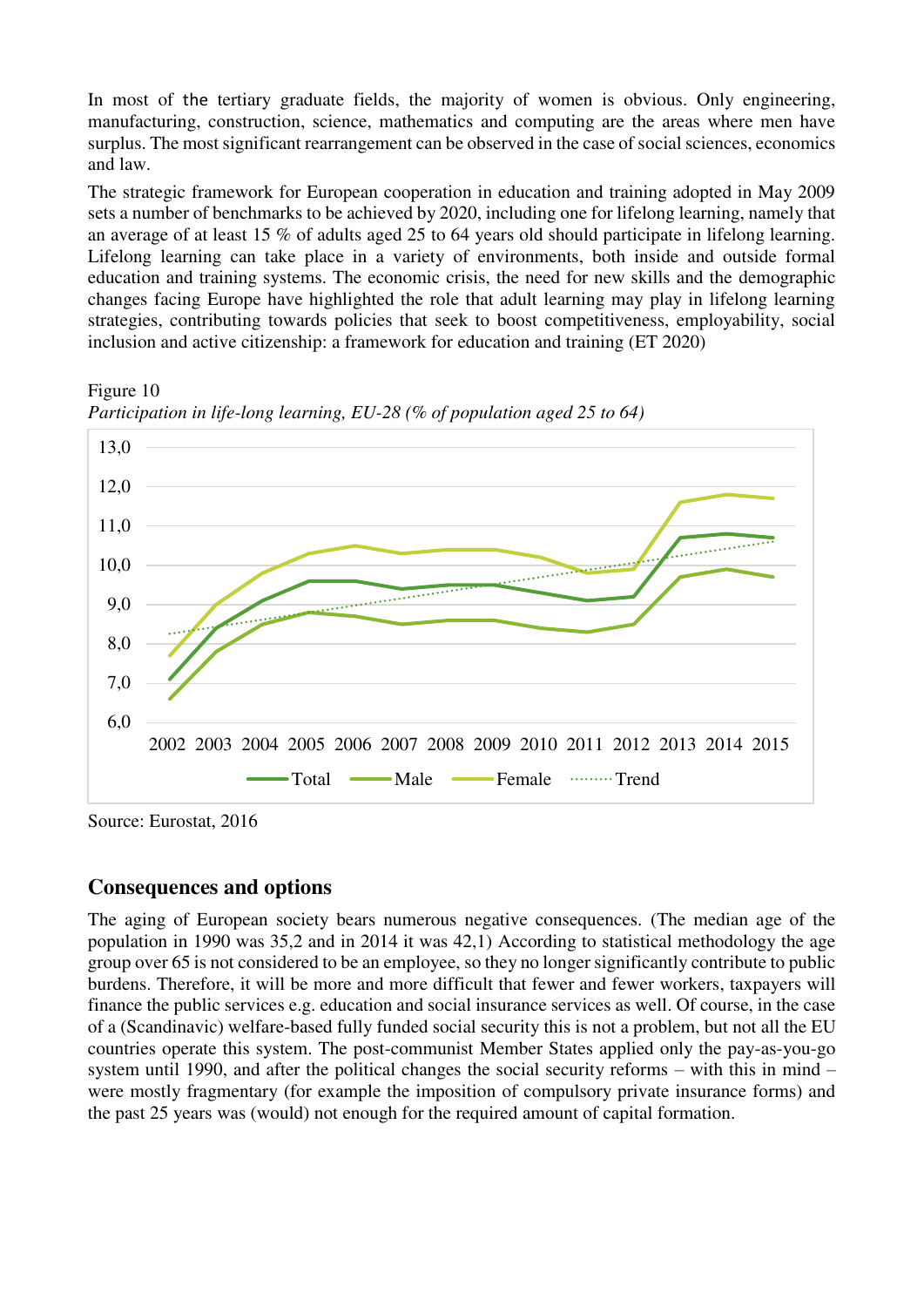Figure 11 *Population structure by major age groups, EU-28, 2014–80* 



Source: Eurostat, 2016

The biggest problem of the EU's demography is the structure of society: the population is aging significantly, the proportion of the people over 65 years is 17 %, by 2080 this figure will rise to more than 29 %. The unfavourable reversal of the proportion of employees and older persons combined with scarce resources will force the decision-makers to make choices. Today's generation of children are facing an increased burden in relation to supporting the remainder of the population as they move into work (Eurostat, 2015). This might force the state to reduce the level of public duties, possibly relinquish the supply of certain public functions or provide funding from other sources. The OECD already highlighted this problem in 1988, according to the pre-estimates between 1980-2040 due to the expected demographic changes the costs of healthcare will rise by nearly 40 %, and of pensions by 80 %, while the expenditures related to public education will be reduced by almost 20 %, and family supports by about 15 % (OECD, 1988).

#### Figure 12 *The European Union's population*



\*Brown: population change with migration; Yellow: population change without migration; Source: Eurostat, EU-Commission, Ageing Report 2015.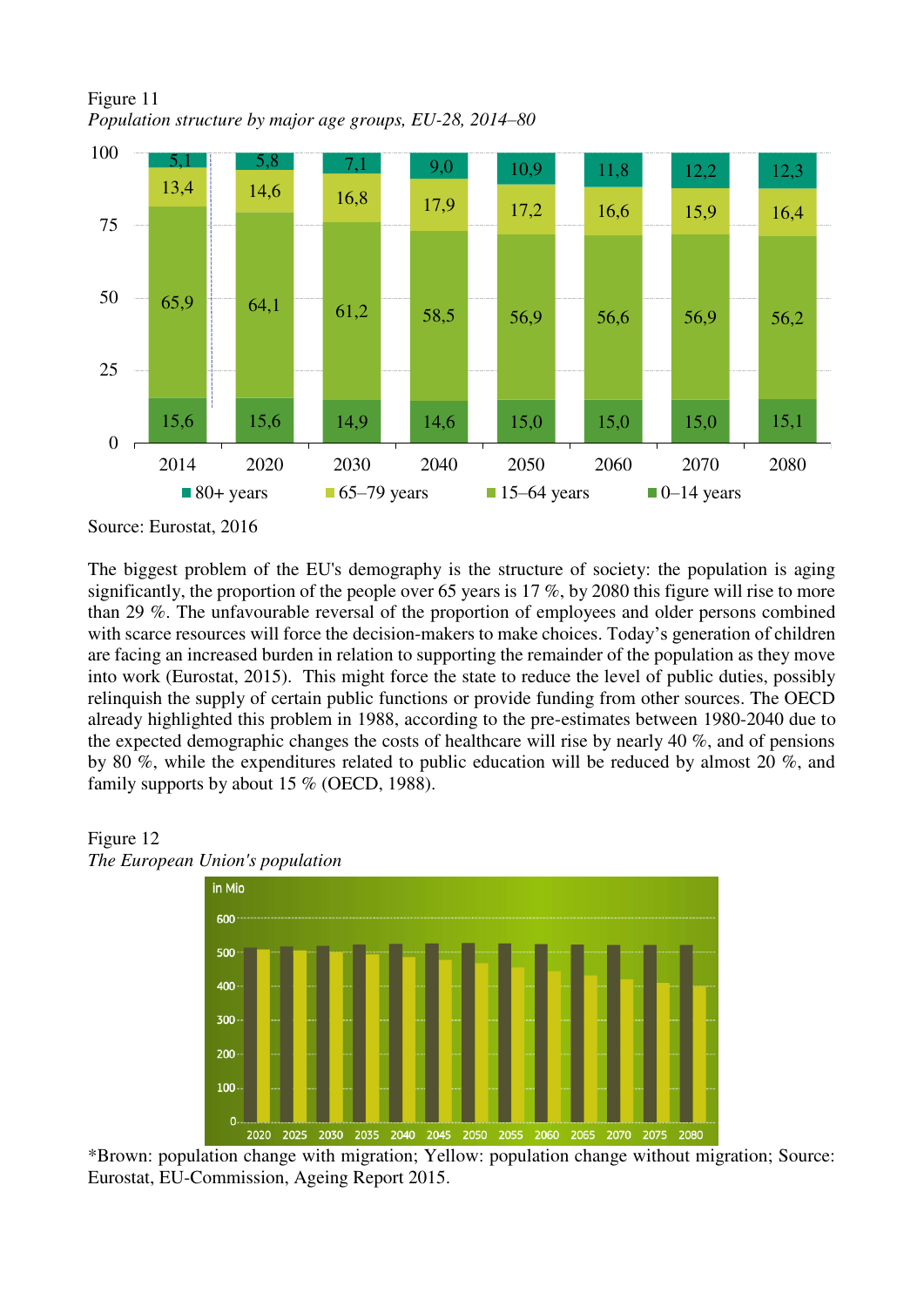In relation to migration some facts and statements are important to present here. The immigration does not mean a clear solution for educated labour force, because according to educational figures the foreign-born residents have a higher tendency to abandon formal education prematurely. In the EU, the share of early leavers among migrants in 2013 was more than twice as high as for natives (22.6 % compared with 11 %). In accordance with immigration it is also worth mentioning, that the high proportion of foreign human resource – as some events (e.g. terrorist attacks) of the recent past highlighted – can cause a potential security risk (Danish Ministry of Justice, 2007). In addition, the international treaties, conventions and EU standards, and domestic legislations do not allow positive discrimination on geographical or professional qualification, educational backgrounds amongst foreigners.

The **less financial resources for public education** will occur rearrangements in the tertiary education, since the less state supports, scholarships will lead, that only the wealthier segment of the society will be able to finance the costs and expenditures of academic education. So at universities there will be two types of students: one, the wealthier youngsters (18-25 years) whose educational expenditures are financed by their family, and the others who can finance themselves from their own incomes (25-35 years). According to the present trend, the demand for (higher) educated labour force in later will be more and more important. For a successful career the need for higher and specialised knowledge will be more and more indispensable necessary. Education is getting to transform rather to a long-term financial investment project. In addition, the student credit systems will increase, and as a consequence of this, the banking system will adopt to this new potential client, borrower and debtor base.

Economic challenges are also **political challenges** at the same time, because the government's economic policy will have to choose from to the former options. These rearrangements can be observed in political life as well, while the suffrage of the older age group remains, whom form a homogeneous voting group, for them maintaining and increasing the quality of public services for the elderly can be an election rallying call. Only that political force will win their vote, which focuses on these problems and will continue to provide the current and expected standard of living in old age.



Figure 13 *Public expenditure on education as a share of GDP 2012* 

Source: Eurostat, 2016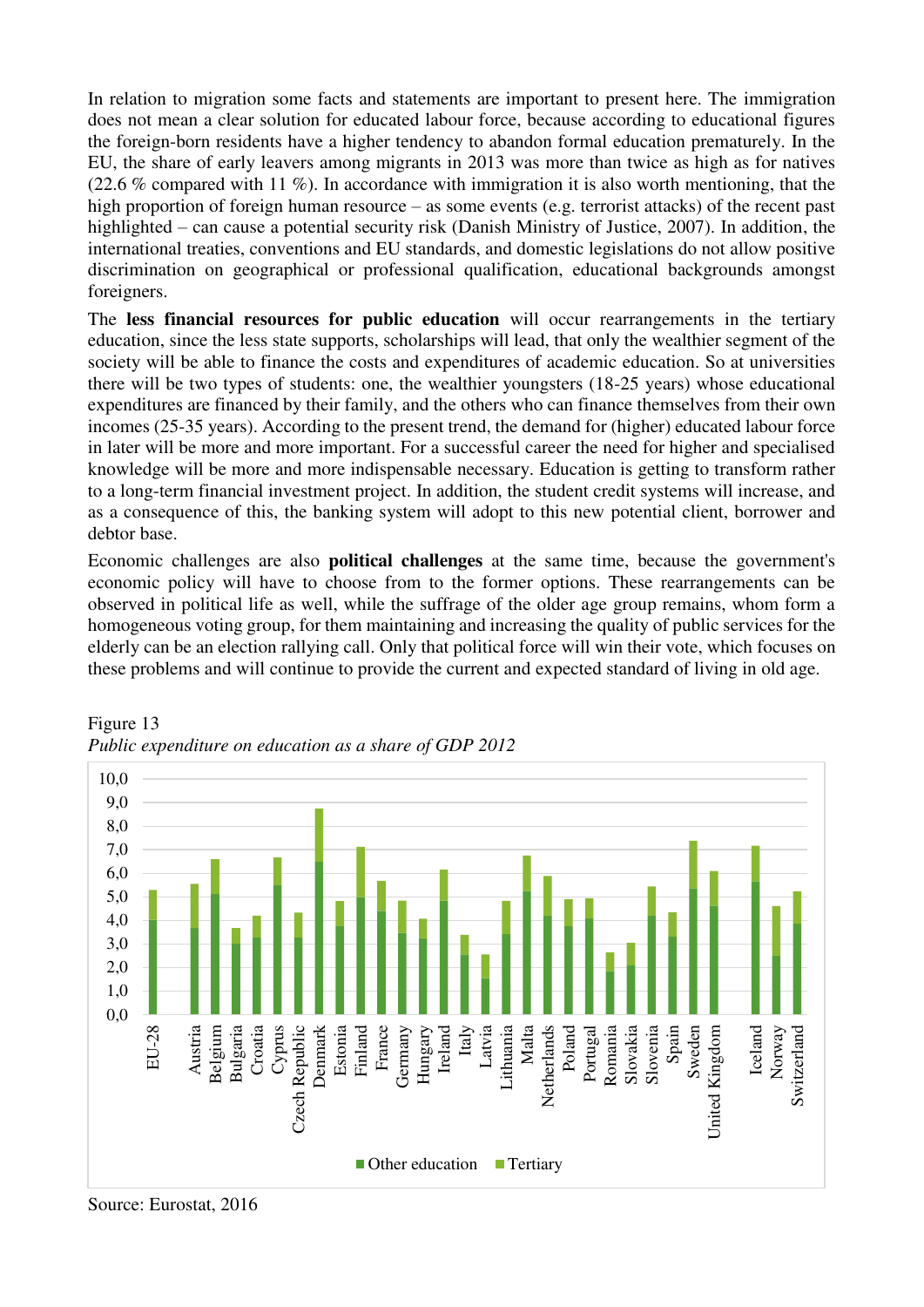The public expenditure on education as a rate of GDP slightly increased in the EU, from 5.0 % in 2008 to 5.3 % in 2012. This average figure conceals considerable cross-country variations in the allocation of public resources for education, ranging from 2.6 % in Romania to 8.8 % in Denmark in 2012. The Scarcity of public funds always a challenge for public education. The recent financial crisis showed also, that the education systems across the EU have been affected differently by the recession. While 11 countries have managed to keep their spending on education at a higher or comparable level in absolute terms from 2008 to 2011, cuts in education expenditure were significant during this period in Estonia, Ireland, Latvia and Hungary as well as in Bulgaria, Greece, Italy and Romania, where spending levels in relation to the GDP were already low and have been cut further. The European Commission considers the fall in education spending in recent years in these Member States a worrying trend calling for strengthening the efficiency of education investment and supporting innovation and competitiveness. This is of particular relevance in the context of limited GDP growth forecasts for 2014.

According the international, geopolitical challenges of the European Union, to maintain and improve educational attainment is very important. Low educational attainment, under educated labour force is usually negatively linked with competiveness, standard of living, quality of life and other socioeconomic variables e.g. employment, unemployment and the risk of poverty or social exclusion. (Eurostat 2015) Low-educated young people face particularly severe problems in the labour market, unemployment levels among early leavers from education and training are much higher than among the total population of the same age group, since it is becoming more difficult for them to find work. Unfortunately, young people neither in employment nor in education and training (NEET status: Not in Education, Employment, or Training) face later a high risk of being excluded from the labour market and becoming dependent on state benefits supports, allowances, aids. In 2013, the NEET rate for 18 to 24 year old women were 17.4 %, with more than half (54.6 %) being economically inactive. At the same time, the NEET rate for men of the same age group was 16.6 %, but almost two-thirds (63.9 %) were unemployed. For a disappointing example, in a number of Member States the proportion of pupils dropping out early or even not attending school at all is especially high among ethnic minority groups, such as Roma. In 2011 more than 10 % of Roma children were not attending compulsory education in Romania, Bulgaria, France and Italy, and this figure reached 35 % in Greece (European Union Agency for Fundamental Rights, 2012. p. 14.).

To solve the demographic and resource problems there are numerous economic and/or social policy options. Within this context, the European Commission sets out four main objectives: reversing the process of early retirement, encouraging old-age retirement, maintenance of the social security systems, creating an information society for a meaningful and active old age (Farkas & Gyarmati & Molnár, 2009). For the Government's economic policy it is a not very popular option to relinquish some public services, and leave it to the society to self-finance its needs from its savings. It is also an unfortunate choice to decrease the standard of quality. However, the austerity measures will also occur along the (economic) policy preferences, and probably the measures will not affect the elderly's public needs (inflation adjusted pension valorisation, pharmaceutical subsidies), but rather other public functions (child protection, public education etc.). A further inept solution is the involvement of foreign funds, which – since consumed fully – is a clear example of the sovereign debt trap. (See also Hungary during the Goulash Communism decades.) It is another defective opportunity to raise the retirement age, which increases the number of employees on the labour market and the – the still high, average 10 % – unemployment rate in the EU (OECD, 2002). Also due to the increase of public revenues, in particular social security revenues the tax burden and labour costs also get higher, which can also lead to unemployment (Bedy 2011). These above mentioned trends focus only on financing the European welfare states, but they do not improve European (!) population growth.

The relationship between financial and social resources is close, so to be able to continue the current level of welfare and standard of living the state needs more tax revenues, namely more taxpayers and a productive workforce (EU Quarterly Review 2013). This arises the argument to "import" skilled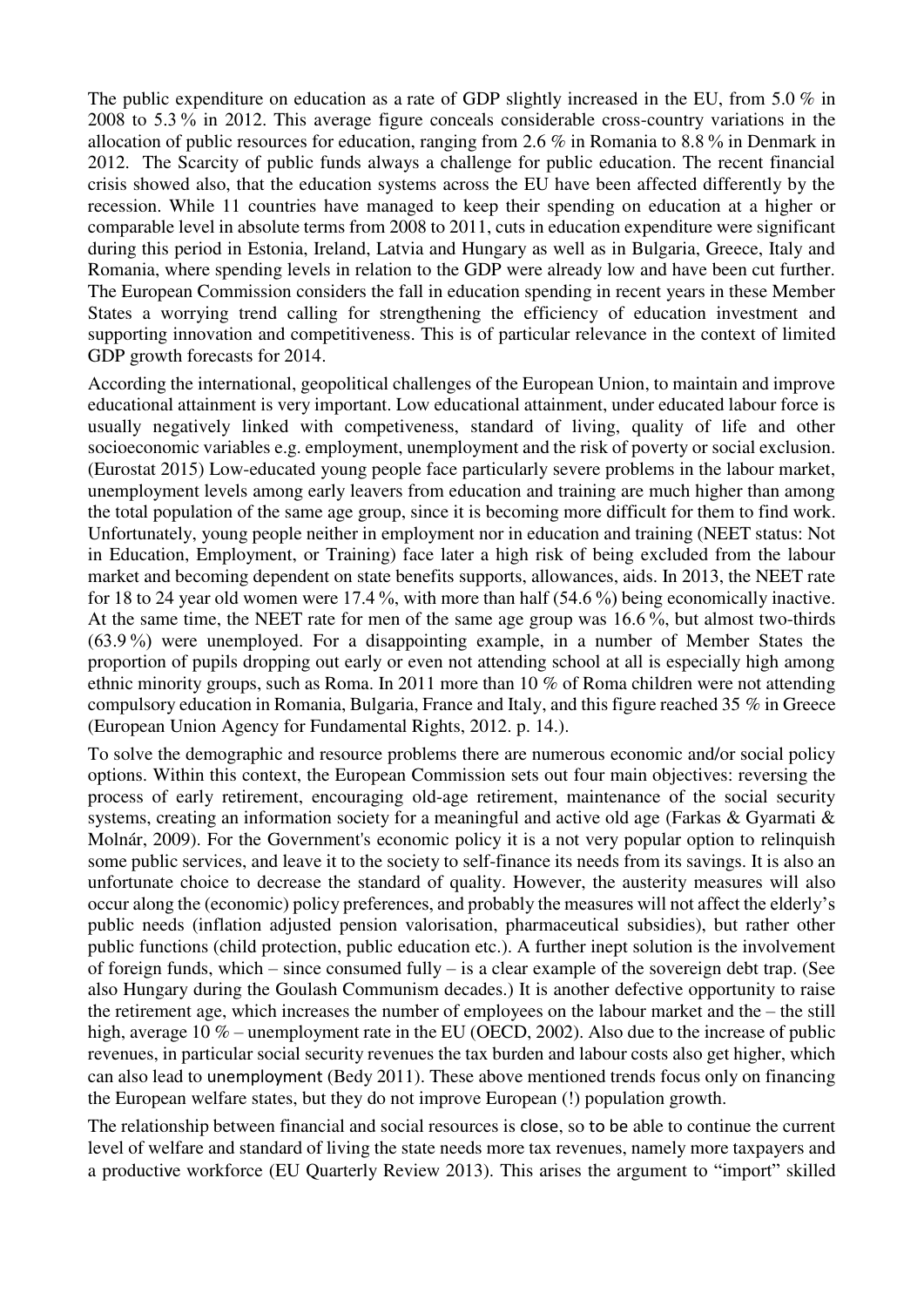workers from third countries, since in parallel with the increased production the public revenues rise also. Therefore at least at a statistics level the EU's population remains at a sustainable level.

# **Conclusions**

The fertility rate trend prospects show a positive attitude, but it is still so far from the necessary maintaining 2.1, and so far from the concept of sustainability: maintainable for generations. From a human resources' view, to improve the demographic numbers, it is important to encourage young people between 25-35 years to have children. Introduction of housing supports and family tax benefits according to the number of children are positive examples. The problem here is – the same as above – to establish the necessary public financial background through general taxation. Sadly, the idealisation of having children is missing at national and EU level, there is no adequate publicity (propaganda), and the present results of childbirth promotion campaign activities are negligible, but still some initiations can be found (Spies, 2016). Researches prove that an increase of family allowances by 25 % would increase the fertility level by 0.5-0.6 % in a short term, and by 4 % in a long term, and so over time (approx. 20 years) the necessary budget funds can be created (Gauthier, A. H. & Hatzius, J., 1997, p. 51 and Zhang, J. & Quan, J. & Van Meerbergen, P., 1994, p. 29). Other compelling incentives are sanction, like the taxation of the childlessness. Although this might provide revenue for the state, but it is not certain that it would solve the demographic problem. In addition, a further – although in the west and/or liberal world controversial – solution is birth control, particularly tightening the conditions for contraception and induced abortions, but it is worth mentioning that health risks can occur here (Klick, J. & Sven, N. & Stratmann, T. 2012).

In relation with these it must be considered that, even if the demographic policy is successful, the effects will only be felt after one generation, and at least twice as many time is required for converting the pension system into a fully funded one. The most pressing and urgent question is bridging the next two or three decades.

Theoretically the assumption should say that in the countries where the tertiary educational attainment higher the fertility rate is lower, since youngsters and women are not taking children. But according to the next figure, it shows where the higher educational attainment rates bear higher results, the fertility rates are better e.g. in the case of France, Sweden, United Kingdom, Ireland, Finland. The observation cannot be a principle because there are controversies e.g. Cyprus, Lithuania, Luxembourg, or on the other hand Italy, Slovakia, Czech Republic, Romania.



Figure 14 *Population (%) aged 30-34 with tertiary educational attainment and fertility, EU-28, 2015* 

Source: Eurostat, 2016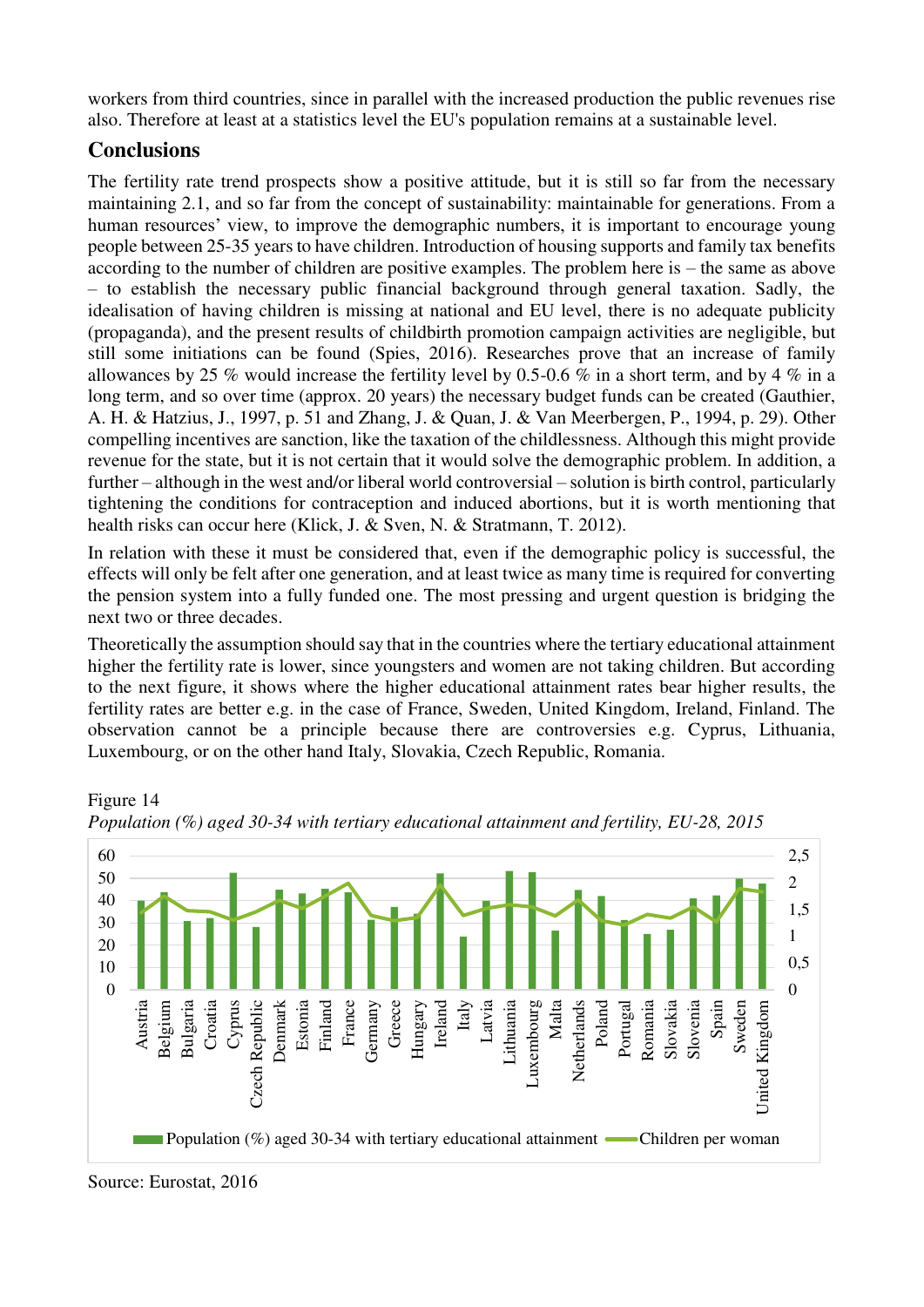Even the connection between the GDP and the total fertility rate (TFR) is controversial, since in 31 European countries the economic crisis spread in 2009, while decreases in fertility became a common feature in Europe with a time lag (Lanzieri, 2013, p. 2).



Figure 15 *Number of countries by year-on-year change of GDP and TFR* 

The European public education systems face several challenges. The low fertility rate in long-term will occurs the lack of people who are attaining to education. In the case of higher education this problem will arise later thank to the fashion and the requirement of lifelong learning mechanism. The result of this trend, the vocational, specialised, post-graduate, doctorial education etc. continuously support the tertiary education level, and according to the (labour market) expectations, there will be demand for academic education. According to the Europe 2020 forecasts, the skills required by the labour market up to 2025 underline the importance of higher education. Between 2013 and 2025 some 20 million jobs requiring medium or high qualifications are expected to be created, whereas at the same time low-qualified jobs will fall by about 12 million. In accordance with this, to support the maintenance and improvement of the European tertiary education, and the educational attaining level there are several significant decisions in the Europe 2020 Strategy.

But after one or two generations, corresponding to the present forecasts in 2050 there will be only 400 million people in the Europe, which means a 100 million decrease. Despite the rate of tertiary educational attainment will rise, the denominator (society, population) of the fraction will be significantly less, therefore the absolute result can be a little better, but this 100 million decrease overly enormous to balance the lack only with some percent.

In the point of fiscal and financial view, education is getting to transform rather to a long-term financial investment project, since educational attainment strongly influences successful participation in the labour market. In addition, the student credit systems will increase, and as a consequence of this, the banking system will adopt to this new potential client, borrower and debtor base.

Source: Eurostat, 2016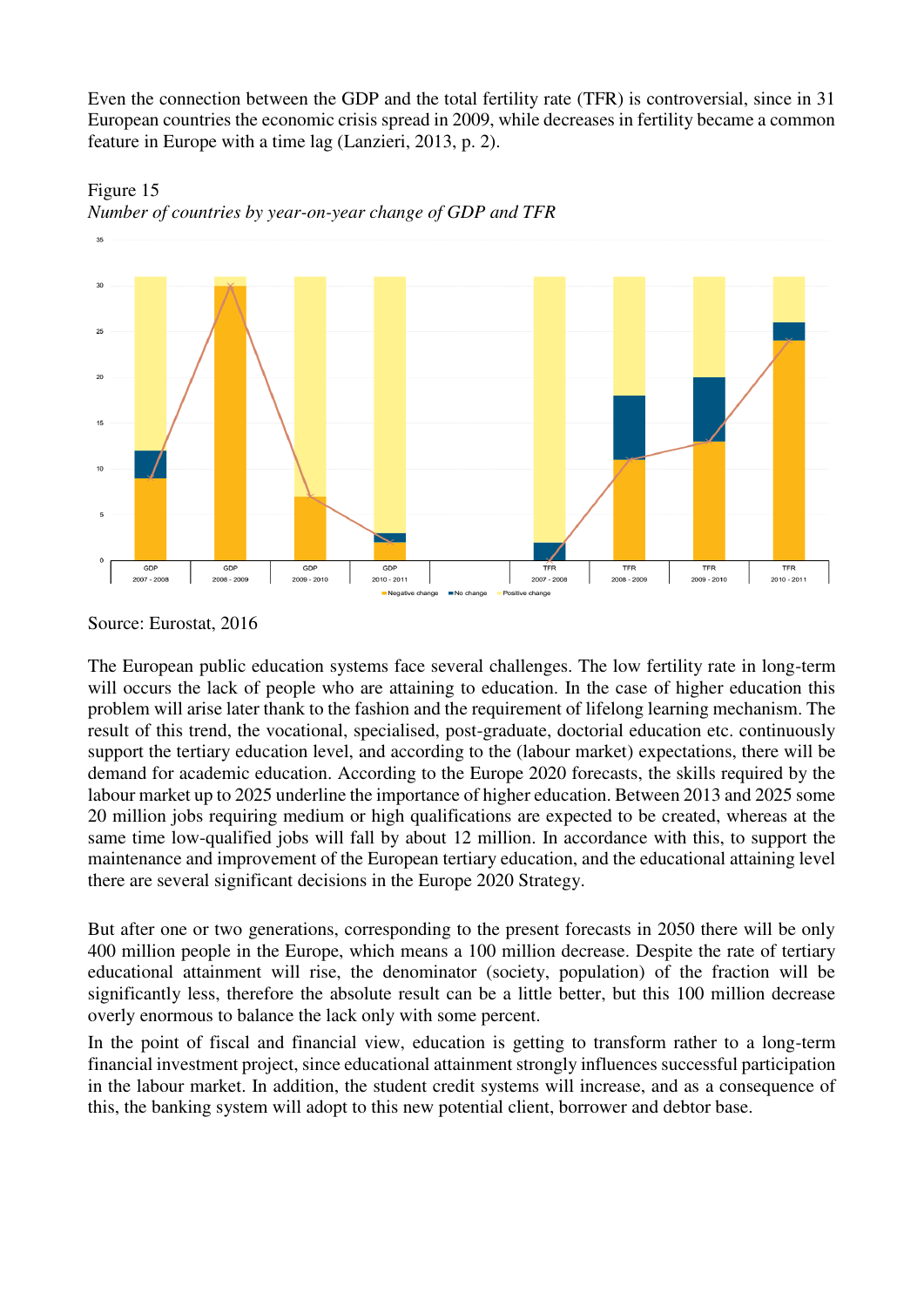